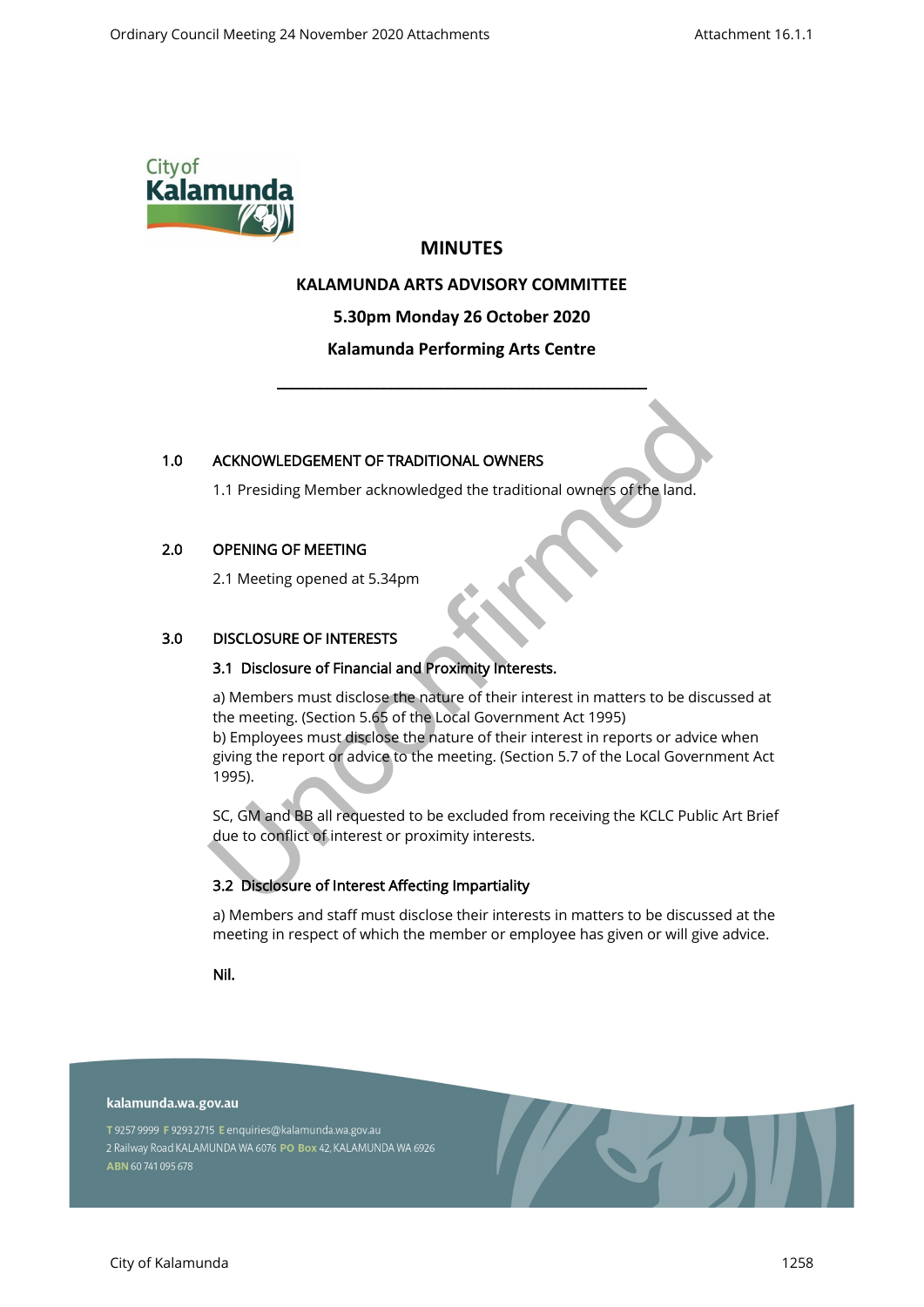Minutes – 26 October 2020

#### 4.0 ATTENDANCE AND APOLOGIES

#### 4.1 Attendance **Committee**

Cr Kathy Ritchie Andy Farrant Gordon Mitchell Annette Eassie Jess Welwyn Leon Allen Briony Bray Stephen Castledine Sian McMillan

## City of Kalamunda Staff

Andre Stuyt Brittany Cover Catherine Daniels Nicole O'Neil (presentation only) Brett Jackson (presentation only)

#### Apologies

Michelle White Ruth Bale Ronan Lane Claire Eden

Councillor Delegate Presiding Committee Member Committee Member (Deputy Chair) Committee Member Committee Member Committee Member Committee Member Committee Member Committee Member

Manager Commercial & Cultural Services Coordinator Culture, Arts & Libraries Minute Secretary (KPAC) Manager Customer & PR Director Asset Services Leon Allen<br>
Strong Bray<br>
Stephen Castledine<br>
Sian McMillan<br>
Committee Member<br>
City of Kalamunda Staff<br>
Andre Stuyt<br>
City of Kalamunda Staff<br>
Andre Stuyt<br>
Nanager Committee Member<br>
Nicole ONeil (presentation only)<br>
Manager

Committee Member (No apology noted) Committee Member Committee Member (No apology noted) Committee Member

## 5.0 CONFIRMATION OF MINUTES FROM THE PREVIOUS MEETING

## MOTION

"That the minutes of the Kalamunda Arts Advisory Committee held on 13/7/20, are confirmed as a true and accurate record of the proceedings."

| Moved:    | <b>Briony Bray</b>         |
|-----------|----------------------------|
| Seconded: | Jess Wellman               |
| Vote:     | <b>Carried Unanimously</b> |

City of Kalamunda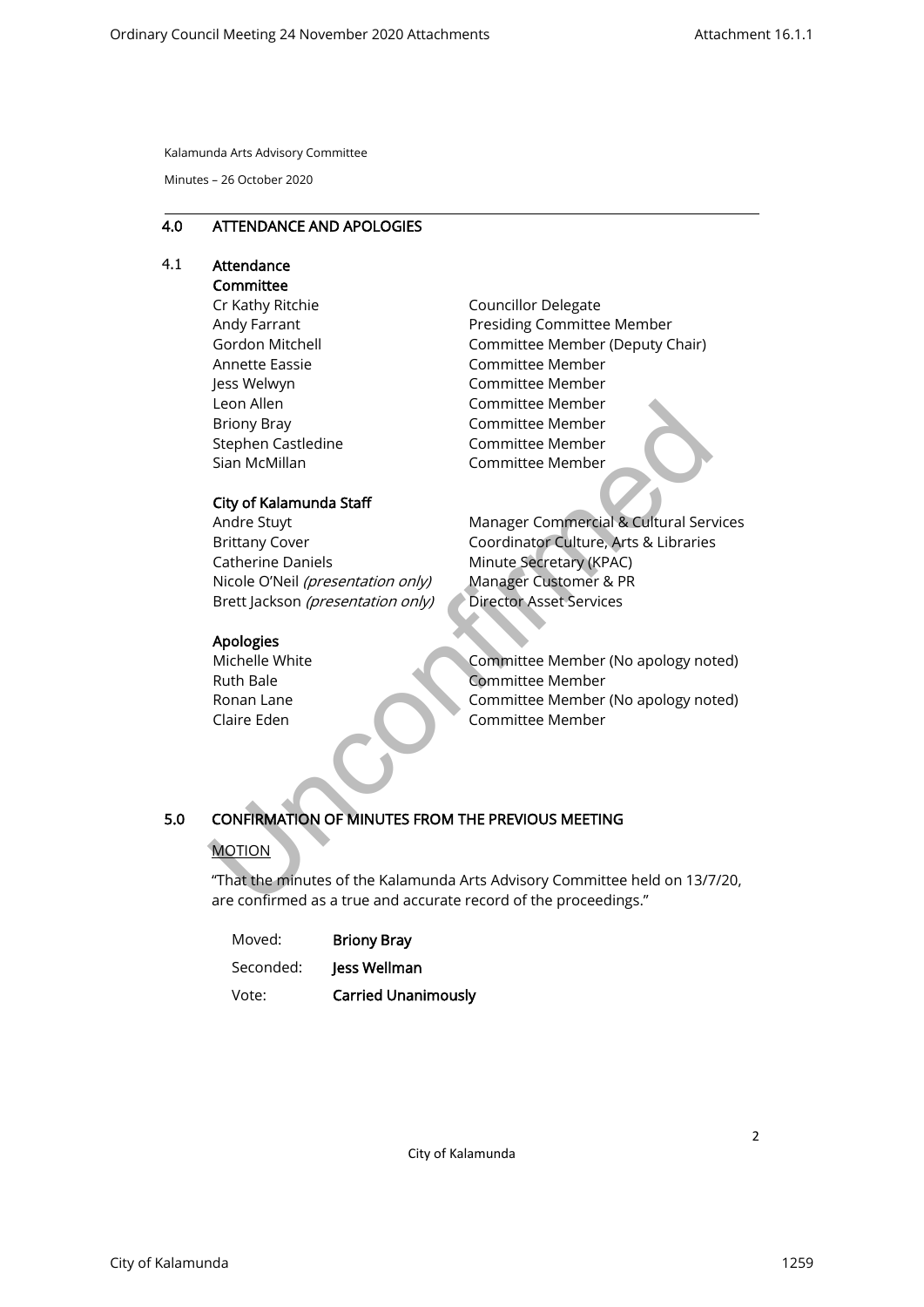Minutes – 26 October 2020

## 6.0 MATTERS ARISING FROM MINUTES OF LAST MEETING

| ACTION ITEMS - 13 July 2020                                                                                                                                                                                                                                                                                                                                        |                                                  |             |                                                                                                                               |  |  |  |  |
|--------------------------------------------------------------------------------------------------------------------------------------------------------------------------------------------------------------------------------------------------------------------------------------------------------------------------------------------------------------------|--------------------------------------------------|-------------|-------------------------------------------------------------------------------------------------------------------------------|--|--|--|--|
| Item                                                                                                                                                                                                                                                                                                                                                               | Who                                              | Date raised | <b>Status</b>                                                                                                                 |  |  |  |  |
| <b>ACTION 1: Time lapse</b><br>photography of community<br>centre construction.                                                                                                                                                                                                                                                                                    | <b>AF</b>                                        | 13/07/20    | Technical issue with camera, maybe able<br>to revisit. Work in Progress.                                                      |  |  |  |  |
| <b>ACTION 2: BC to work with</b><br>committee members GM, CE<br>and AE to re-identify and<br>prioritise strategy.                                                                                                                                                                                                                                                  | <b>BC</b><br><b>GM</b><br><b>CE</b><br><b>AE</b> | 13/07/20    | Meeting held with selected KAAC<br>members and priorities re-worked. Item<br>to remain on the agenda. Document<br>circulated. |  |  |  |  |
| <b>ACTION 3: BC to circulate</b><br>guidelines to the KAAC when<br>announced                                                                                                                                                                                                                                                                                       | <b>BC</b>                                        | 13/07/20    | Complete.                                                                                                                     |  |  |  |  |
| <b>ACTION 4: BC to develop</b><br>event concept and brief and<br>present to KAAC                                                                                                                                                                                                                                                                                   | <b>BC</b>                                        | 13/07/20    | Complete.                                                                                                                     |  |  |  |  |
| <b>ACTION 5: BC to develop</b><br>internal response to<br>NAIDOC week 2020 and<br>present to KAAC.                                                                                                                                                                                                                                                                 | <b>BC</b>                                        | 13/07/20    | Complete.                                                                                                                     |  |  |  |  |
| COORDINATOR TOURISM DEVELOPMENT - UPDATE - postponed<br>7.0<br>7.1 Nicole O'Neil presented Strategic Community Plan Review<br>Ten year plan up for up for review every 2 years.<br>NO used Menti.com to survey meeting attendees.<br>NO requested committee to submit Strategic Plan Survey.<br>AF suggested committee members to ask their partners to do survey. |                                                  |             |                                                                                                                               |  |  |  |  |

## 7.0 COORDINATOR TOURISM DEVELOPMENT – UPDATE – postponed

## 7.1 Nicole O'Neil presented Strategic Community Plan Review

- Ten year plan up for up for review every 2 years.
- NO used Menti.com to survey meeting attendees.
- NO requested committee to submit Strategic Plan Survey.
- AF suggested committee members to ask their partners to do survey.

## 8.0 COORDINATOR CULTURE, ARTS AND LIBRARIES – UPDATE

## Stained Glass Window

BC advised that conversations have commenced with the Rotary Club in relation to the stained-glass window at the Kalamunda Library as well as signage project external to the building. Interest in an Indigenous interpretation of the Stained glass on the adjacent church wall has also been discussed.

## Covid Relief Fund

Covid Innovation grants successfully extended to include 8 Arts and Cultural

City of Kalamunda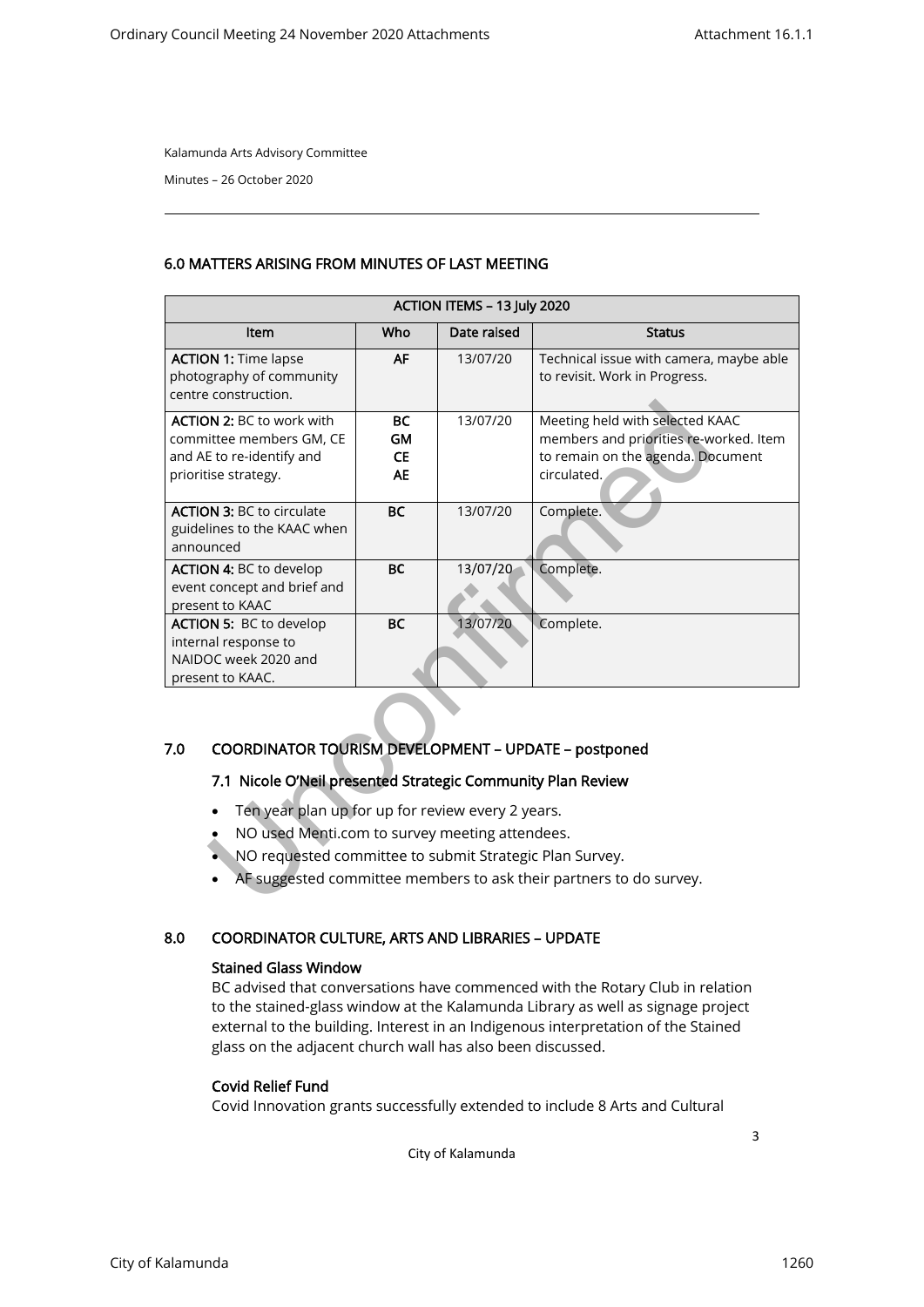Minutes – 26 October 2020

projects. 58 applications received, 8 of which have been identified as arts and cultural. An estimated \$40,000 has been injected into the local creative community.

AF requested to be advised of any Covid funding events taking place.

ACTION 1: BC to inform KAAC of events as and when known.

#### Attendance Ronan Lane

BC advised due to governance policy 13, absent members to be removed from the KAAC. All KAAC members agreed to commence governance process of removal and advertising for new member(s).

ACTION 2: BC to correspond with absent member regarding removal as well as Council report to commence replacement procedure.

#### NAIDOC Week

BC advised the KAAC of the NAIDOC program for 8-15 November (flyers provided). All events are free, and BC urged members to book tickets as program is expected to sell out.

#### Circuit West Showcase WA 2020

BC and CD to attend full conference along with Coordinator Events to attend visual art showcase.

BC explained engagement with Mama Stitch by Whiskey & Boots.

#### Public Art Masterplan

BC advised that the Public Art Masterplan has been included in the OCM Agenda for October (27.10.20) for endorsement for the purposes of public advertising. The Master Plan will be available for comment for 28 days.

BC highlighted the 'laneway' lightbox opportunity on Haynes Street and advised that we are working with landowner for appropriate permissions and have met with the City of Vincent to utilise past learning when installing hardware. 'White' wall as part of new pharmacy development is also being considered. the KAAC. All KAAC members agreed to commence governance process of<br>removal and advertising for new member(s).<br>ACTION 2: BC to correspond with absent member regarding removal as we<br>Council report to commence replacement pr

#### Kalamunda Learning Centre Public Art Brief

BC advised EOI will be circulated to the KAAC in the coming days for review and comment as well as Public Art Steering Committee establishment required.

ACTION 3: AF and AE to participate in Pubic Art Steering Committee. Claire Eden was suggested but was absent from the meeting.

ACTION 4: GM, SC and BB requested not to receive the EOI due to a potential conflict of interest.

#### KPAC

o KPAC Logo now in place and endorsed by Kalamunda Executive Team..

City of Kalamunda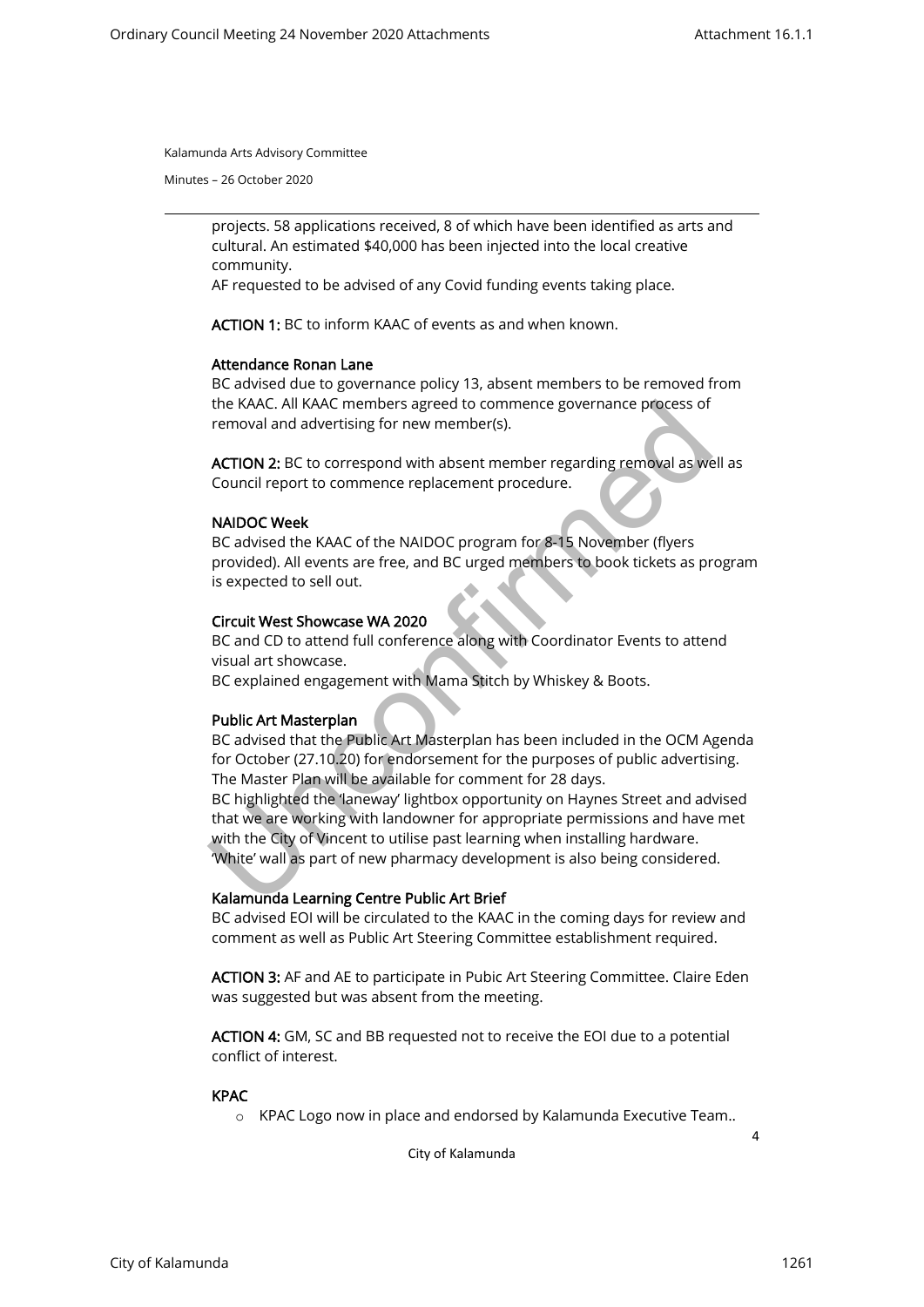Minutes – 26 October 2020

- o LED and entry statement signage designed and planning approved, funds requested from council in 21/22.
- o Staff have worked with CircuitWest on KPAC Strategic Plan that AE discussed in report.
- o Season launch scheduled for late January/early February.
- o Programming Plan being developed with consultant Merryn Carter.
- o KPAC Venue assessment funds expected through budget review process.
- o General discussion held about the Zig Zag Gallery and BC not having this facility or its operations within portfolio at this stage
- $\circ$  AE queried the Curator role, confirms by AS that all new recruitment was on hold.

#### Funding update

Application for Outer Metro grant has been re-worked with DLGSC for ICELAND project with Yirra Yaakin Theatre Company and associated workshops and community engagement, outcome known early December. DLGSC funding entitled 'community collaboration' will be applied for in January to allow for relevant groups to develop approach.

## 9.0 CENTRAL MALL UPDATE

Brett Jackson presented the Kalamunda Central Mall Concept Design and requested feedback, noting that a number of creative elements in plan had been captured in the design thinking, and the best way to spend the project's allocation of \$24K for public art. Brett Jackson sought comments to be received within 10 days. A hard copy of the presentation has been provided to AF for purposes of minutes. <sup>o</sup> AE queried the Curator role, confirms by AS that all new recruitmen<br>on hold.<br>**Funding update**<br>project with Yura Yaakin Theatre Company and associated workshops and<br>project with Yura Yaakin Theatre Company and associate

ACTION 5: A working party of committee members agreed to meet to discuss public art options: AF, GM, SM, BB, JW

# 10.0 CALL FOR SUBMISSIONS – CAMBRIDGE RESERVE REVISED CONCEPT PLAN (REMINDER)

AF reminded the committee to log in to the Engage Kalamunda Forum on a weekly basis and participate in feedback sessions.

## 11.0 OPEN STUDIOS UPDATE (STEVE CASTLEDINE)

SC advised that Open Studios was very successful with 20 Artists involved in the weekend and local businesses benefiting from increased visitation to the 'Hills' for the weekend.

## 12.0 CALL FOR JUDGING – CREATIVE WRITING COMPETITION

City of Kalamunda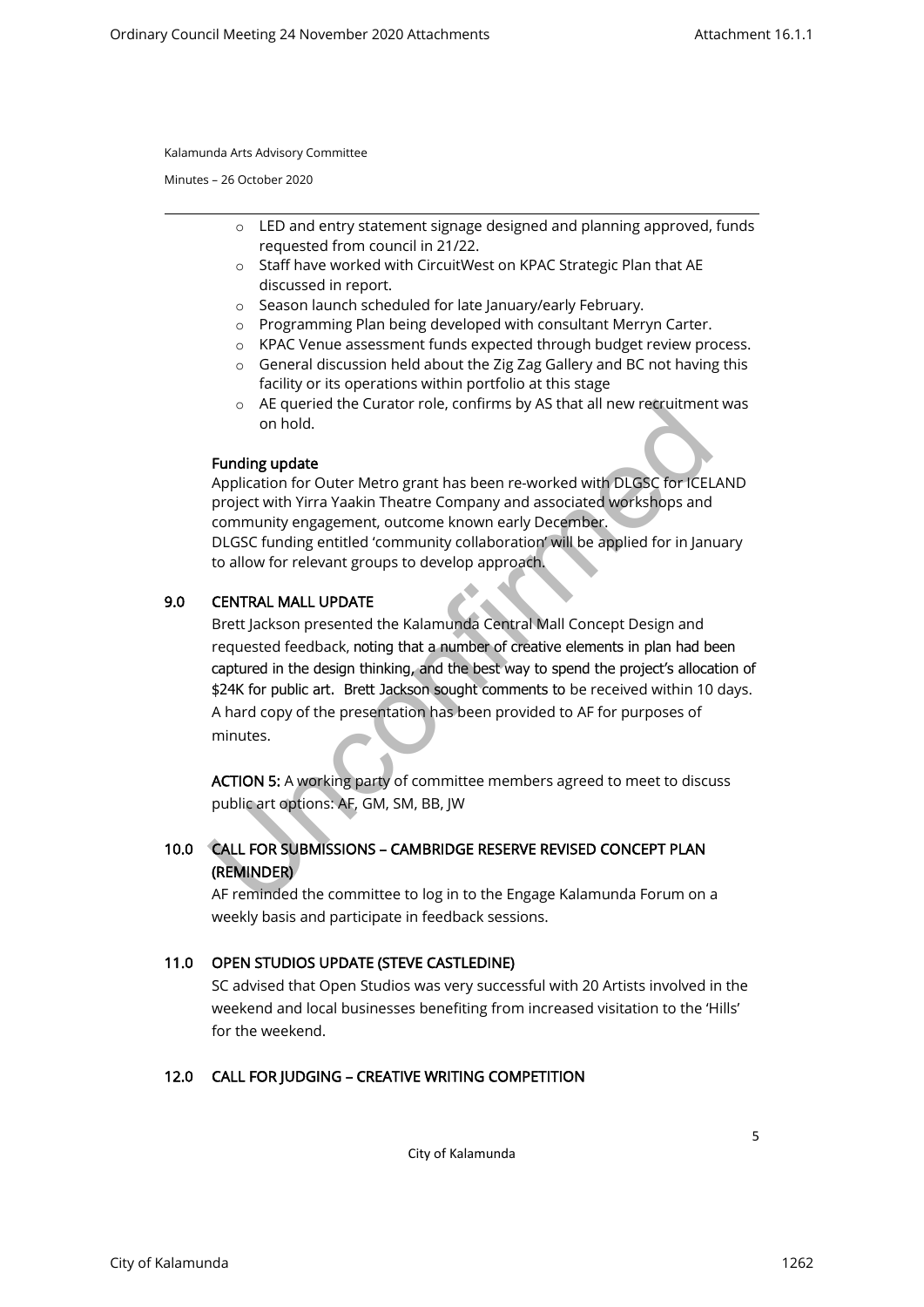Minutes – 26 October 2020

BC requested committee members to judge creative writing competition held by CD.

ACTION 6: SM, BB and LA volunteered to judge entries.

#### 13.0 REGISTER OF VOLUNTEER HOURS

| Sian McMillan           | 2 hours  |
|-------------------------|----------|
| Gordon Mitchell         | 5 hours  |
| <b>Briony Bray</b>      | 5 hours  |
| <b>Steve Castledine</b> | 5 hours  |
| Kathy Ritchie           | 5 hours  |
| <b>Annette Eassie</b>   | 12 hours |
| Leon R Allen            | 6 hours  |
| Jess Wellman            | 4 hours  |
| Andy Farrant            | 21 hours |

#### 14.0 ANY OTHER BUSINESS

AS summarised City of Kalamunda participation in KalaCash EFT-based gift vouchers (similar to Westfield promotion) to spend local campaign. AF commented KSHS celebration was a 'knockout', some wonderful art happening. AF requested KAAC members communicate more and share information in relation to local events. Steve Castledine<br>
Steve Castledine<br>
Shours<br>
Annette Eassie<br>
12 hours<br>
Leon R Allen<br>
6 hours<br>
Andy Farrant<br>
21 hours<br>
Andy Farrant<br>
21 hours<br>
ANY OTHER BUSINESS<br>
AS summarised City of Kalamunda participation in KalaCash EFT

SM mentioned events at the Kalamunda Bowling Club and her group Blue Arts Fly.

## 15.0 DATE OF NEXT MEETING

Proposed casual catch-up before Christmas suggested by AF as alternative.

## 16.0 CLOSURE

The Presiding Member Closed the Meeting at 7.57pm.

I confirm these Minutes to be a true and accurate record of the proceedings of this meeting.

Signed: ……………………………………………. Presiding Member

Dated this ……………. Day of ……………………….2020

City of Kalamunda